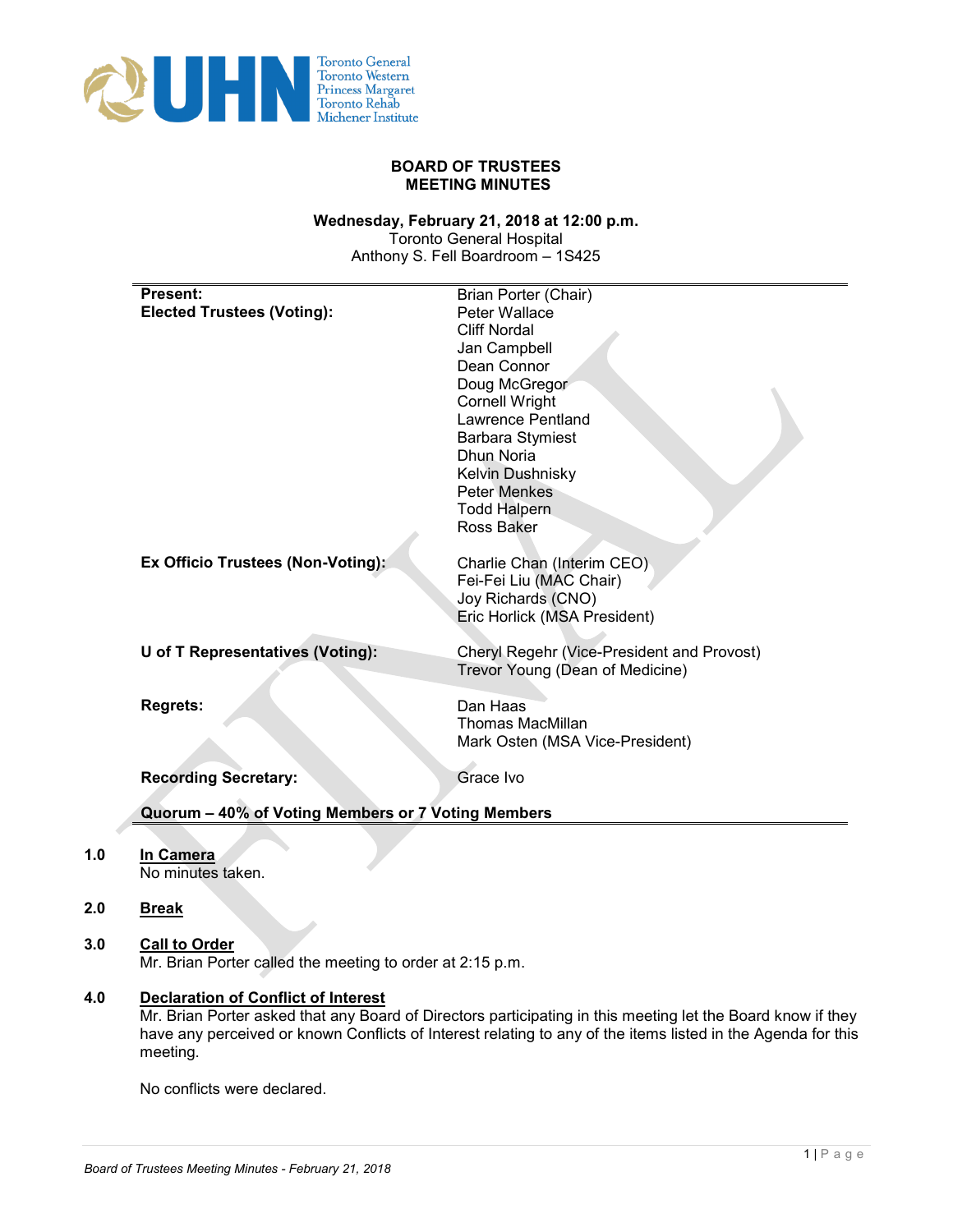

# **5.0 Minutes of Meeting – November 15, 2017**

Pre-circulated for members' information were the minutes of the meeting held on November 15, 2017.

# **BOARD DECISION**

*On a motion duly made, seconded and carried, the Board of Trustees hereby approve the Minutes of the Meeting held November 15, 2017.*

#### **6.0 Chair's Report**

Mr. Brian Porter provided a verbal update.

#### **KEY DISCUSSION POINTS/RATIONALE**

- Mr. Brian Porter provided an update on the President & CEO Search. The Search Advisory Committee completed their interview process with all qualified candidates and shortlisted two candidates.
- The Board of Trustees interviewed two qualified candidates earlier today during the External Trustees Session.
- Ms. Emma Pavlov provided an update on the Submission of Executive Compensation Framework to the Ministry of Health and Long-Term Care and Treasury Board. Management has completed work on the Executive Compensation Framework in compliance with legislative requirements. The Governance and Nominating Committee of the Board approved the Framework and it was submitted to the Ministry of Health and Long-Term Care and Treasury Board for approval. The Framework will be posted publicly for 30 days upon approval.

# **7.0 Chief Executive Officer's Report**

Pre-circulated for members' information was the Chief Executive Officer's Report.

# **KEY DISCUSSION POINTS/RATIONALE**

- Charlie Chan provided and update on UHN's surge pressures and increased demand on our emergency departments and units. This is currently a top priority for our organization.
- We received additional funding for 30 beds to help counteract flu season, but this only offsets a fraction of the strain that our teams are experiencing.
- UHN is currently operating with 80 additional beds opened, 50 of which are unfunded. Since the majority of these beds opened in January 2018, most of the financial impact of these surge beds will be seen in the fourth quarter as noted in the Chief Financial Officer Report. While our clinical teams continue to find ways to accommodate patients entering our hospitals, patients are being admitted faster than they can be discharged.
- Last week the media reported on a person who was arrested early January 2018 by Toronto Police. There are a number of charges for inappropriate pornographic materials to a minor. There was very little information the papers received from UHN on this employee; UHN does not comment on matters of individual employment, nor do we talk about individual investigations or the results of an investigation.

#### **8.0 Chief Financial Officer's Report**

Pre-circulated for members' information was the Chief Financial Officer's Report.

# **KEY DISCUSSION POINTS/RATIONALE**

*Darlene Dasent highlighted the following:* 

• December Year-to-Date (YTD) Q3 financial results have been released; \$7.8 M operating loss which is a 49% improvement compared to prior year due to incremental MOHLTC revenues and \$49.8 M (3%) increase in revenues compared to prior year.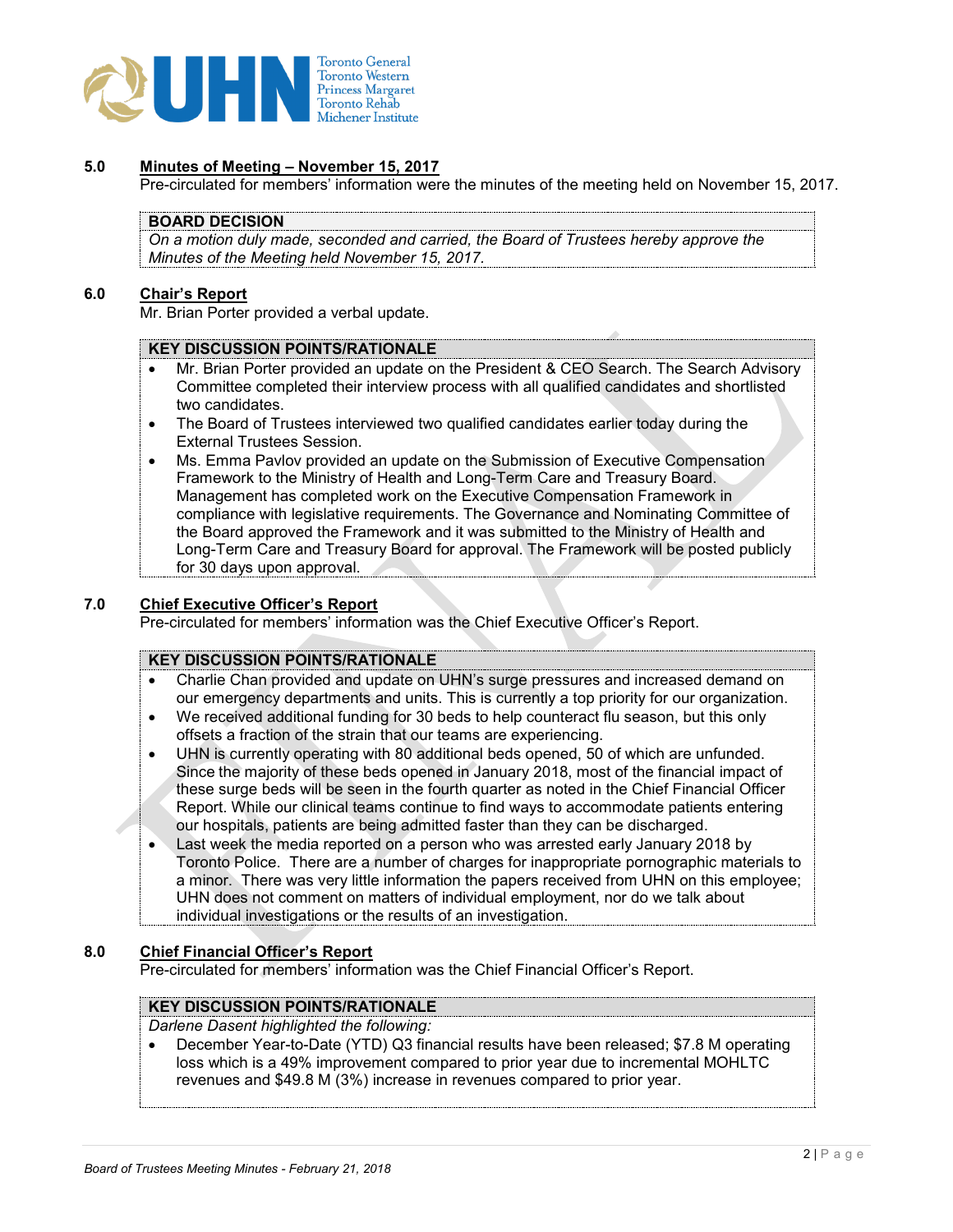

- Funding has been received from the MOHLTC of \$2 M for 30 bed surge capacity. Discussions continue regarding approximately \$10 M of additional clinical pressures.
- Segmented results demonstrate that large deficits in Research, Digital and Facilities (utilities and space) are significantly eroding gains in MOHLTC funding.
- \$9.1 M of incremental capital allocated to address deferred maintenance.
- TG&WHF Research funding shortfall has been addressed with \$6 M of incremental funds identified and 80% (\$4.9 M) billed to date.
- Residual research deficit remains relating to indirect costs 5% administrative fee for research support planned for April 1, 2018.
- 2018/19 Hospital Annual Planning submission submitted to the MOHLTC outlining \$41 M of pressures with plan to balance comprised of \$16 M MOHLTC funding and \$25 M UHN savings.

# **9.0 Finance and Audit Committee**

# **9.1 Minutes of Meeting – November 10, 2017**

Pre-circulated for members' information were the minutes of the meeting held on November 10, 2017.

# **9.2 Finance and Audit Briefing Notes for Approval**

Pre-circulated for members' information were the Finance and Audit Committee recommendations from its February 20, 2018, meeting.

Ms. Barbara Stymiest provided brief updates on the recommendations made from its February 20, 2018, Finance and Audit Committee meeting.

a) UHN Financial Statements for the Nine Months Ended December 31, 2017.

# **KEY DISCUSSION POINTS/RATIONALE**

- H-SAA governs the flow of most funding from the MOHLTC to UHN. Revenues booked in the accounts related to the H-SAA are supported by volumes achieved.
- Balance sheet as at December 31, 2017, remains capable of managing operations deficit with a working capital Current Ratio of 0.89 (budget of 0.84; year-end target of 0.90). Cash is ahead of budget by \$40 M (36%) due to timing of cash expenditures. Capital purchases YTD December of \$83 M is \$67 M behind budget (\$150 M) due to timing of major projects and equipment spend. YTD December, \$29 M spent on large facility maintenance (FCAP) projects with \$36 M anticipated to be spent by fiscal year-end. Capital contingency of \$20 M remains primarily unspent (\$16 M available).
- YTD December deficit of \$7.8 M is \$7.5 M ahead of prior year (\$15.3 M). Note deficits are typically experienced in the early quarters of the fiscal year due to the timing and flow of MOHLTC funds and the practice of recording one-time revenues and reserves in Q4, once confirmed.

#### **BOARD DECISION**

*On a motion duly made, seconded and carried, the Board of Trustees approve the Financial Statements for the nine months ended December 31, 2017.*

b) SPARK Phase 2 TPA Amendment

# **KEY DISCUSSION POINTS/RATIONALE**

• Original TPA between UHN and the MOHLTC was for approximately \$3.5 M from April 1, 2017, to March 31, 2019. The proposed amendment will be for an additional value of approximately \$1.5 M bringing the total value to approximately \$5 M. This change will include the addition of a Privacy Specialist to participate in supporting the technical build of the Digital Health Consumer Gateway (DHCG). This change does not affect overall project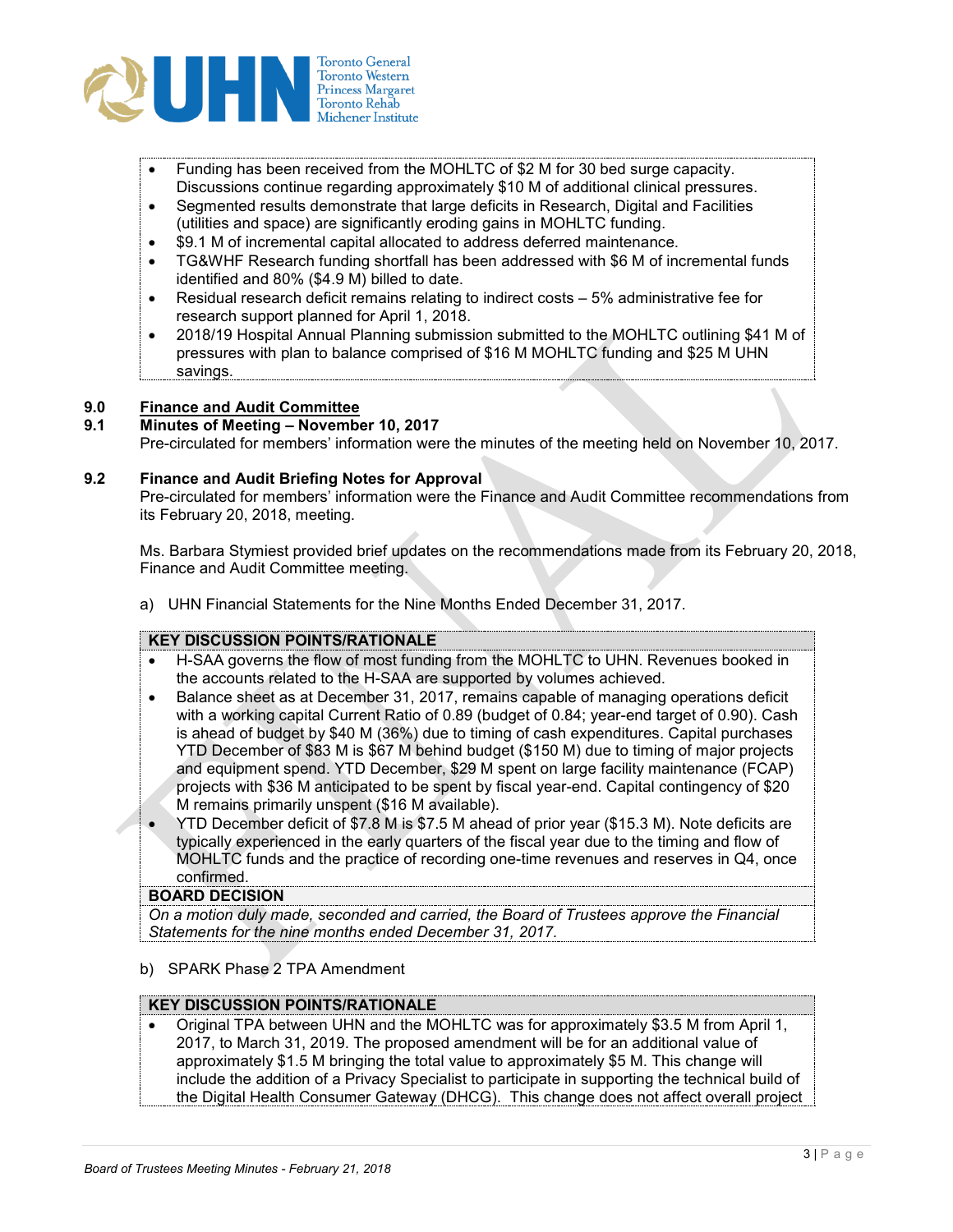

duration, strategic considerations, or the level of risk to UHN.

# **BOARD DECISION**

*On a motion duly made, seconded and carried, the Board of Trustees approve to proceed with the SPARK Phase 2 Transfer Payment Agreement Amendment for a funding increase from the MOHLTC to UHN of approximately \$3.5 M to \$5 M.*

c) Terms of Reference Amendments – Finance and Audit Committee

# **KEY DISCUSSION POINTS/RATIONALE**

• For clarity, it is recommended that the Finance and Audit Committee Terms of Reference specify that Michener matters are reported to the Michener Board of Governors. As such, Management recommends the following ToR addition: "To advise and make recommendations to the UHN Board of Trustees or Michener Board of Governors."

#### **BOARD DECISION**

*On a motion duly made, seconded and carried, the Board of Trustees approve the amended Terms of Reference of the Finance and Audit Committee.*

# **10.0 Safety and Quality Committee**

**10.1 Minutes of Meeting – October 30, 2017**

Pre-circulated for members' information were the minutes of the meeting held on October 30, 2017.

**10.2 Discussion of Issue Raised at the January 29, 2018 Committee Meeting** Ross Baker provided an update on the issues that were raised at the January 29, 2018, Safety and Quality Committee meeting.

# **11.0 Remaining Committee Reports**

**11.1 Governance and Nominating Committee, Minutes of Meeting –** *September 20, 2017* Pre-circulated for members' information were the minutes of the Governance and Nominating Committee meeting held September 20, 2017.

# **KEY DISCUSSION POINTS/RATIONALE**

- Mr. Brian Porter provided an update on the Governance and Nominating Committee meeting held earlier today. Larry Baldachin updated the committee on how COI is being managed more broadly within UHN.
- Mr. Brian Porter noted that three Board seats will open up in June, 2018. The Governance and Nominating Committee are reviewing a slate of potential trustees.
- **11.2 Research Committee, Minutes of Meeting –** *September 25 and December 11, 2017* Pre-circulated for members' information were the minutes of the Research Committee meetings held September 25 & December 11, 2017.

# **KEY DISCUSSION POINTS/RATIONALE**

- Lawrence Pentland provided an update on the communication message that will be sent out on the new support service fee. The Executive team, the Foundation leaders, the Research Councils of each Research Institute and the UHN Board of Trustees support a new support service fee, which will come into effect in April 2018. It is a new 5% fee on operating expenses made to RFS accounts held at UHN that are funded by grants, contracts and foundations that do not include associated funding to cover indirect expenses. This fee is a permanent change and it is a necessary part of reducing our current year deficit and balancing the budget for future years.
- Cathy Hess has been selected and contracted as the strategic planning firm to facilitate Research Strategic Planning Town Halls in January and February 2018. The Town Halls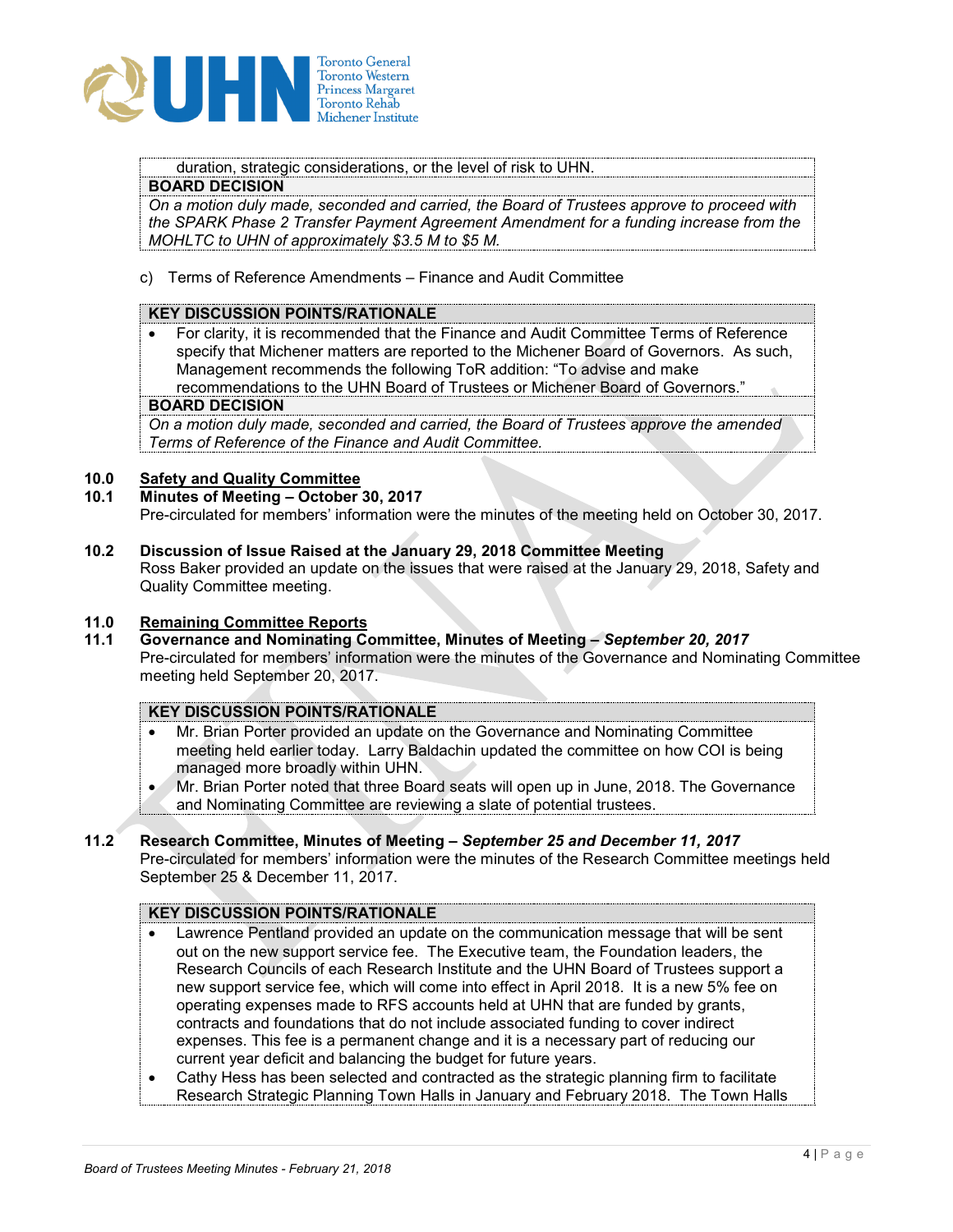

are being held as information sessions.

- **11.3 Education Committee, Minutes of Meeting –** *September 21, 2017* Pre-circulated for members' information were the minutes of the Education Committee meeting held September 21, 2017.
- **11.4 Michener Board Committee, Minutes of Meeting –** *July 28, September 21 and November 16, 2017* Pre-circulated for members' information were the minutes of the Michener Board Committee meetings held July 28, September 21 & November 16, 2017.

#### **KEY DISCUSSION POINTS/RATIONALE**

• Cliff Nordal provided a brief update on Michener's Fundraising Campaign, Personal Support Worker Project and St. Patrick Campus 12<sup>th</sup> Floor Build Project.

#### **11.5 Human Resources Committee, Minutes of Meeting –** *no minutes to review*

**11.6 Medical Advisory Committee, Minutes of Meetings –** *November 2, December 7, 2017 and January 11, 2018*

Pre-circulated for members' information were the minutes of the Medical Advisory Committee meetings held November 2, December 7, 2017, and January 11, 2018.

# **KEY DISCUSSION POINTS/RATIONALE**

- Dr. Fei-Fei Liu provided an update on the Key Issues: Emergency Department (ED) and General Internal Medicine (GIM) Capacity Shortfall – risks to quality of clinical care, and staff burnout and Digital/IT tools are inadequate to enable effective clinical care delivery.
- **11.7 Medical Staff Appointments –** *November 2, December 7, 2017 and January 11, 2018*

Pre-circulated for members' information were the Medical Staff Appointments approved by the Medical Advisory Committee at its November 2, December 7, 2017, and January 11, 2018, meetings.

*The Board of Trustees receives the Committee Reports as information under tab 9.1, 10.1 and 11.0.*

# **12.0 Digital Update**

Dr. David Jaffray provided an update on UHN's Digital Cases for Investment.

# **KEY DISCUSSION POINTS/RATIONALE**

- UHN Digital has focused on developing the cases for investment to support two integrated foundational investments:
	- Building Digital Operations Capability; and
	- $\triangleright$  Enterprise Storage & Compute Infrastructure. These investments are targeted for initial operation by the end of June 2018.
- Management will provide periodic updates to the Information Technology Committee, the Finance and Audit Committee, and the Board of Trustees on the progress of building UHN Digital and costs associated with this important transition.

# **13.0 Board Business**

# **13.1 Executive Vice President Update – Chief Business Officer**

Larry Baldachin provided an introduction to the restructured Executive Vice President & Chief Business Officer portfolio, highlighting high-impact initiatives in each department and described the Executive Vice President & Chief Business Officer focus for the next quarter.